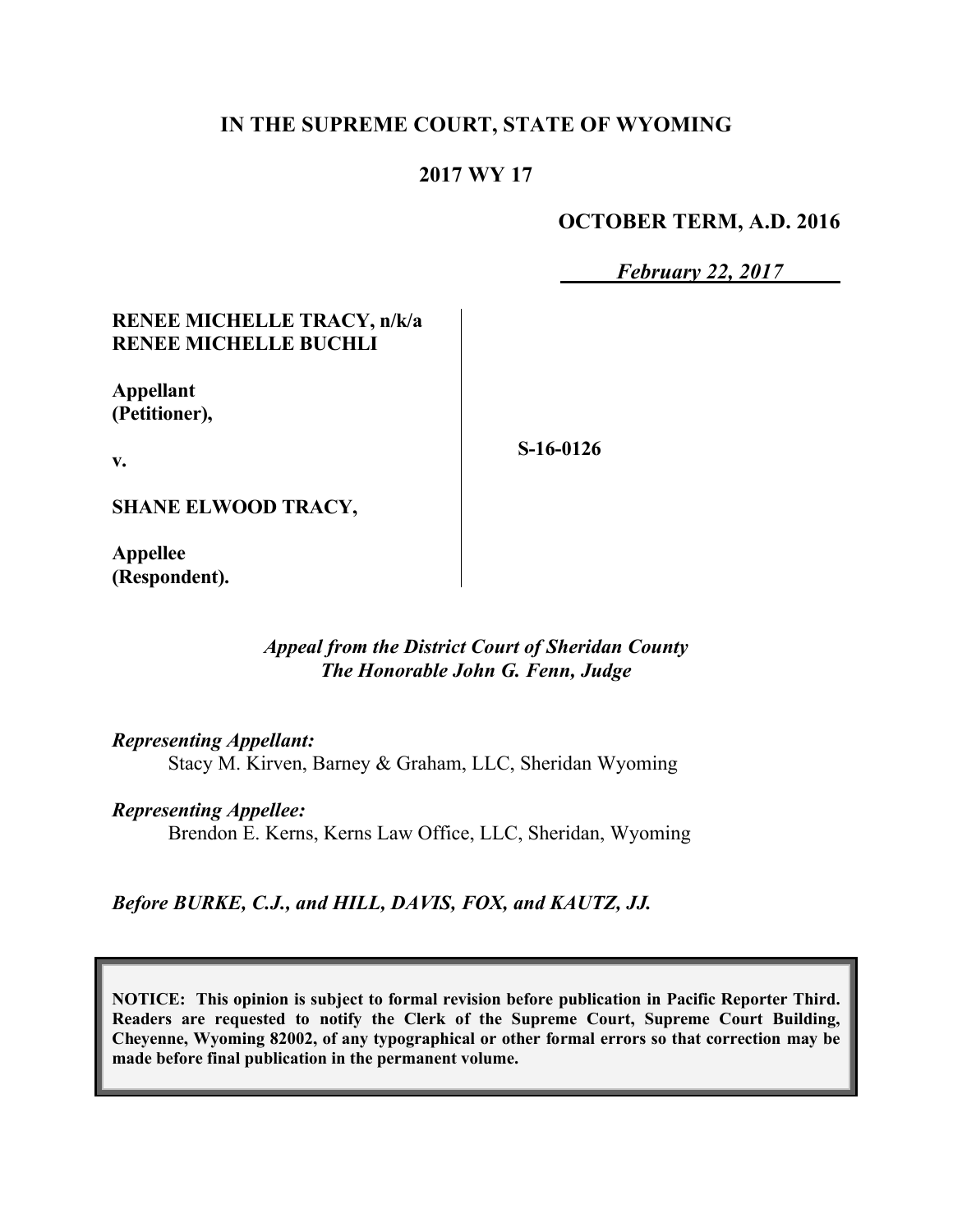**DAVIS**, Justice.

[¶1] Shane Tracy (Father) successfully petitioned for modification of the child custody provisions of his divorce decree and thereby obtained custody of his young son and  $d$ aughter.<sup>1</sup> His ex-wife, Renee Buchli (Mother), appeals from the district court's modification order, as well as from a temporary order entered early in the litigation. We affirm.

#### **ISSUES**

[¶2] Mother raises the following four issues on appeal:

1. Did the district court err when six months prior to trial, it granted Father temporary physical custody of the children upon offers of proof and argument, rather than after holding a full evidentiary hearing?

2. Did the court abuse its discretion by allowing the children's counselor to testify as an expert witness at trial even though Father had not made a disclosure of that witness's proposed testimony which complied with all requirements of the Wyoming Rules of Civil Procedure?

3. Did the district court abuse its discretion in ultimately awarding custody of the children to Father after a full evidentiary hearing?

4. Did the court violate Mother's constitutional rights to interstate travel and to associate with her children when it modified custody in favor of Father?

#### **FACTS**

[¶3] The parties divorced on July 18, 2013. By the terms of a stipulated decree of divorce, Mother was granted custody of the children, subject to Father's right to liberal visitation. The decree also provided that the children were to attend Meadowlark School in Sheridan to take advantage of superior educational opportunities at that facility.

[¶4] Later Mother became involved with the boyfriend she eventually married, and the two began living together in August of 2014. From that point on, the boyfriend

 $1$  The son, BJT, was ten years old at the time of the custody trial and the daughter, SST, was five years old.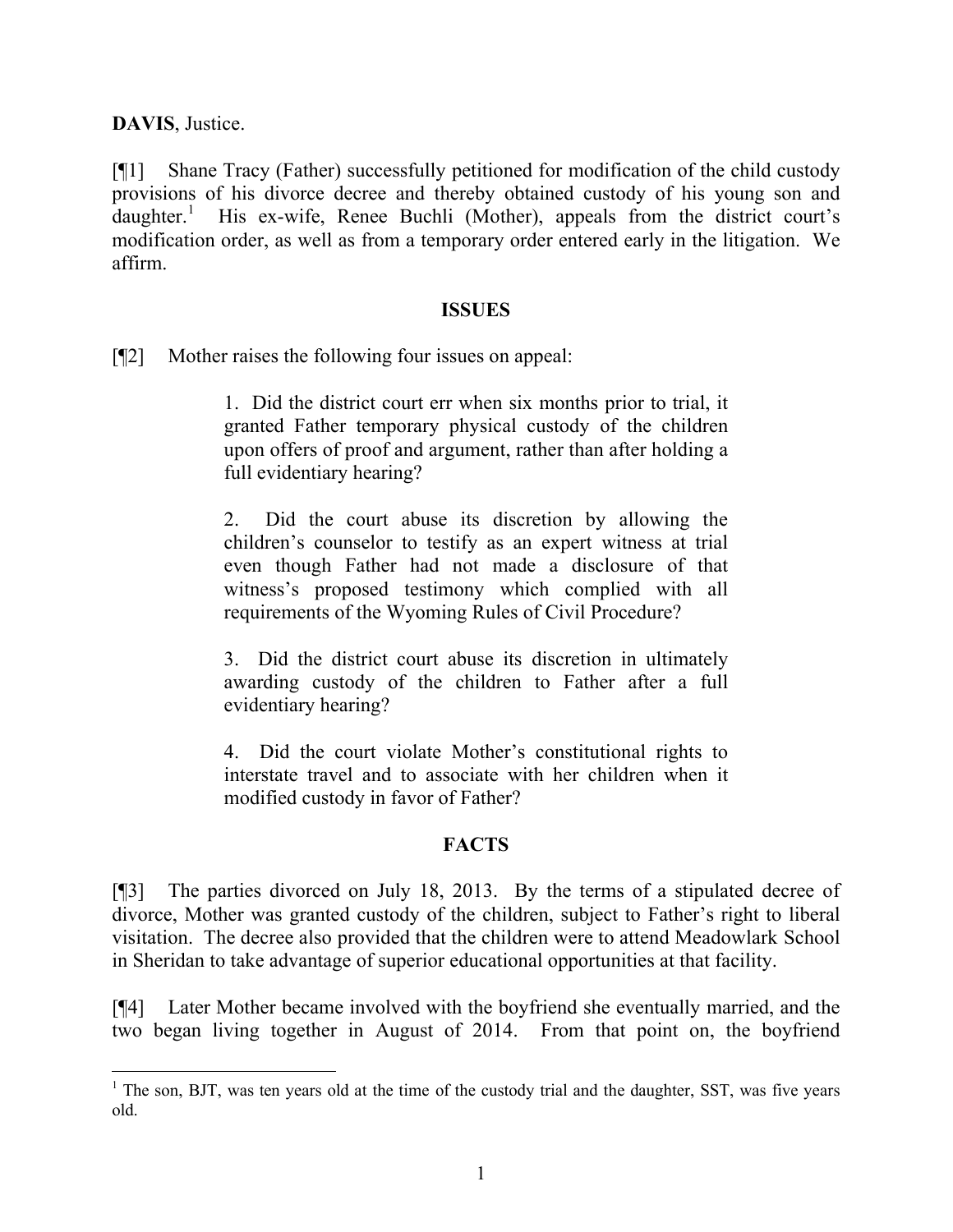commuted daily from Sheridan to his job at a Gillette area coal mine. On April 10, 2015, Mother advised Father by letter that she intended to move to Gillette with the children in August of that year. Father responded on May 27 by filing a petition to modify the custody, visitation, and support provisions of the parties' divorce decree, as well as a motion for temporary custody. Mother's answer and counterclaim agreed that her planned move constituted a sufficient material change of circumstances to reopen the  $\frac{1}{2}$  divorce decree.<sup>2</sup>

[¶5] Before and after the move, the children began to exhibit serious emotional and behavioral problems. Ten-year-old BJT began experiencing persistent bouts of uncontrollable crying, and five-year-old SST began to uncharacteristically order adults around and otherwise aggressively attempt to control them. Mother consequently enrolled the children in counseling with Deiadra Smidt. BJT began twice weekly sessions in June of 2015, and SST began therapy the following month.

[¶6] The district court issued an order setting a hearing on the motion for temporary custody for August 7, 2015. As the transcript of that hearing establishes, school would start a few weeks after that hearing, and it was therefore important to address the situation one way or another within a short time. The same order set a one-day bench trial on the motion for February 5, 2016, and it set other deadlines to assure that the case was ready for trial on that date.

[¶7] Approximately one week after that order issued, Ms. Smidt copied Mother, Father, and their attorneys with a letter summarizing her work to date with BJT. She reported that the boy's grave state of conflict over the pending move threatened to make him progressively more sad, depressed, fearful, and anxious unless he continued with therapy to help him develop coping skills to respond to the pressures he was feeling.

[¶8] At the beginning of the temporary custody hearing, the district court reminded the parties and counsel that because less than an hour had been set aside for the proceeding, it did not expect to hear any testimony. It would instead hear only legal arguments and offers of proof from counsel as to facts currently at their disposal. Neither counsel objected to proceeding in that manner, which we deduce is the practice in the Fourth Judicial District.<sup>3</sup> The hearing was a free-ranging one, with both parties and their

<sup>&</sup>lt;sup>2</sup> Her contemporaneously filed response to Father's motion for temporary custody apparently adopted the same view but claimed that, at that point, he had not shown the change warranted a custody modification, but only a change in visitation.

<sup>&</sup>lt;sup>3</sup> At one point, Mother's counsel did comment that the allotted time was too short for her to fully discuss the ten factors governing custody determinations in Wyo. Stat. Ann. § 20-2-201. The court agreed and stated that its usual practice was to wait until a full hearing could be held, but that this case involved cross petitions for changes in custody and visitation (thus establishing a material change of circumstances), and that a decision had to be made quickly.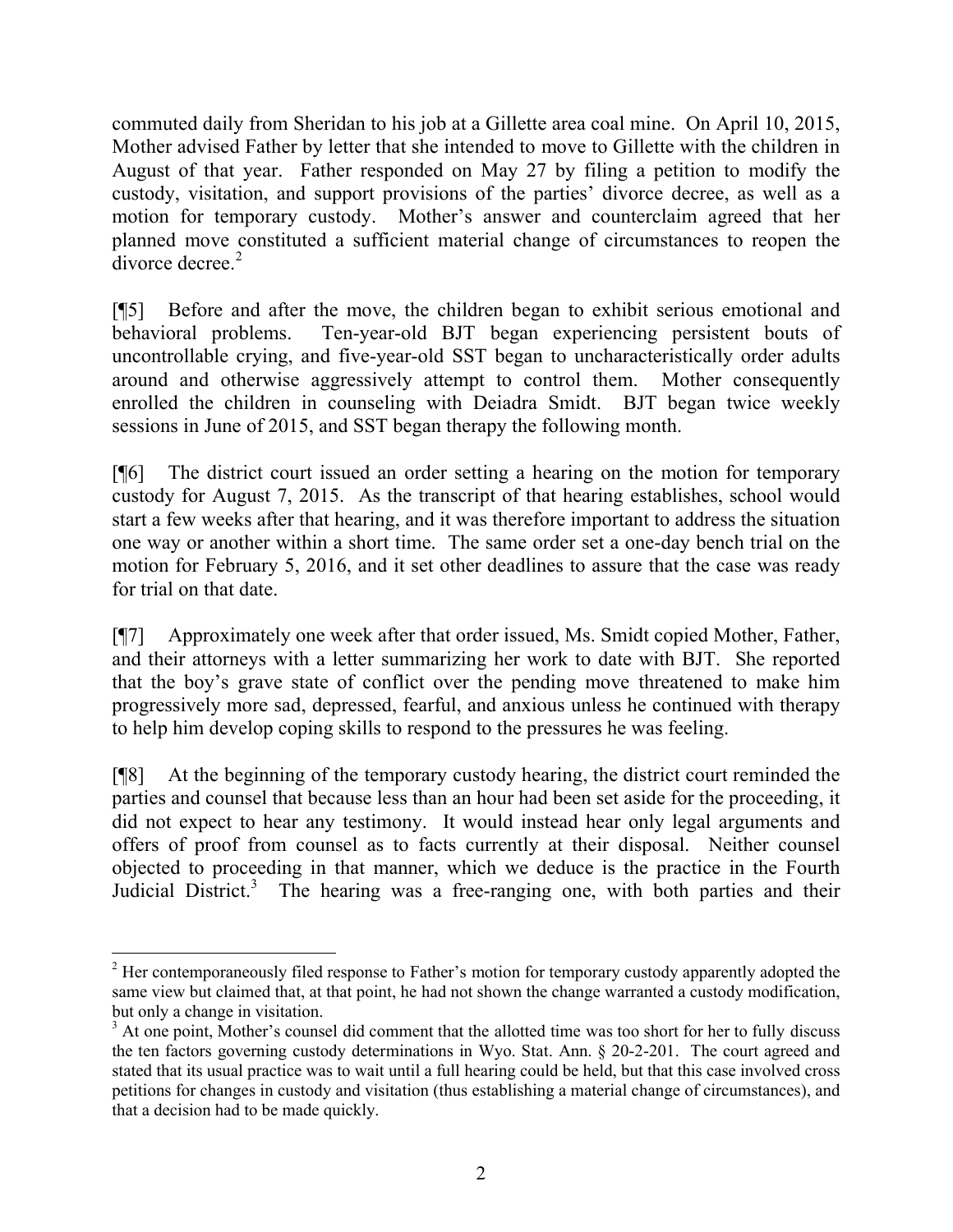attorneys contributing, although the clients were not under oath. The court asked a number of questions of counsel and the parents.

[¶9] Father's attorney focused on the need to keep the children, particularly BJT, in counseling with Smidt and in the school where they were comfortable and successful and had friends. Counsel also noted that Father's mother and extended family would help him attend to the children's needs when he had to work. Finally, counsel reported that Mother and her boyfriend intended to live in a toy hauler<sup>4</sup> trailer with the children until they could save enough money to build a house in Gillette.

[¶10] Before building the house, Mother and her boyfriend would need to construct a road and provide water, waste facilities, and electricity for the property on which the house was to be built. When Mother moved with the children to Gillette on August 1, 2015, shortly before the temporary order hearing, the toy hauler had to be parked in a recreational vehicle park populated mostly by transient workers in the oil and mineral industries because of the lack of these amenities. In addition, Mother had at that point decided not to work so that she could stay home with the children when they were not in school.

[¶11] The court expressed concern over Mother's somewhat unsettled and provisional planning for the future. It had concerns that Mother had placed her financial welfare, and to some extent that of the children, in her boyfriend Mr. Buchli's hands, although they were not married. However, it was far more concerned that the children be given the best chance at resolving the serious emotional problems caused by the move. It concluded that interest would best be served by leaving them where they could attend Meadowlark Elementary School, and by continuing the therapeutic relationship they had with Ms. Smidt until a trial<sup>5</sup> of the modification petition could be held.

[¶12] Consequently, the court granted Father's request for temporary custody of the children from the start of the new school year until the upcoming trial in February of 2016. The court made it clear that it was normally "very reluctant" to modify custody on a temporary basis, but that it would do so under these unique circumstances. It also indicated that the order was indeed temporary, and that it was just intended to maintain a stable status quo with regard to schooling and counseling until it could hold a full evidentiary hearing. The court also adjusted visitation and child support to accommodate the temporary arrangement. A written order followed.<sup>6</sup>

<sup>&</sup>lt;sup>4</sup> A toy hauler is a sort of camper trailer. The portion toward the hitch contains the amenities of the more usual sort of camper, while the rear portion can accommodate motorsports equipment such as all-terrain vehicles and motorcycles. BJT told Smidt that he and his sister shared the 60-square-foot rear portion.

<sup>&</sup>lt;sup>5</sup> The district court called the final evidentiary proceeding a trial, while we have sometimes called it an evidentiary hearing in this opinion. There is no difference between these terms.

<sup>&</sup>lt;sup>6</sup> Although the heading of the order indicated that it was stipulated, language in the body of the order indicated that Mother's counsel only approved it as to form.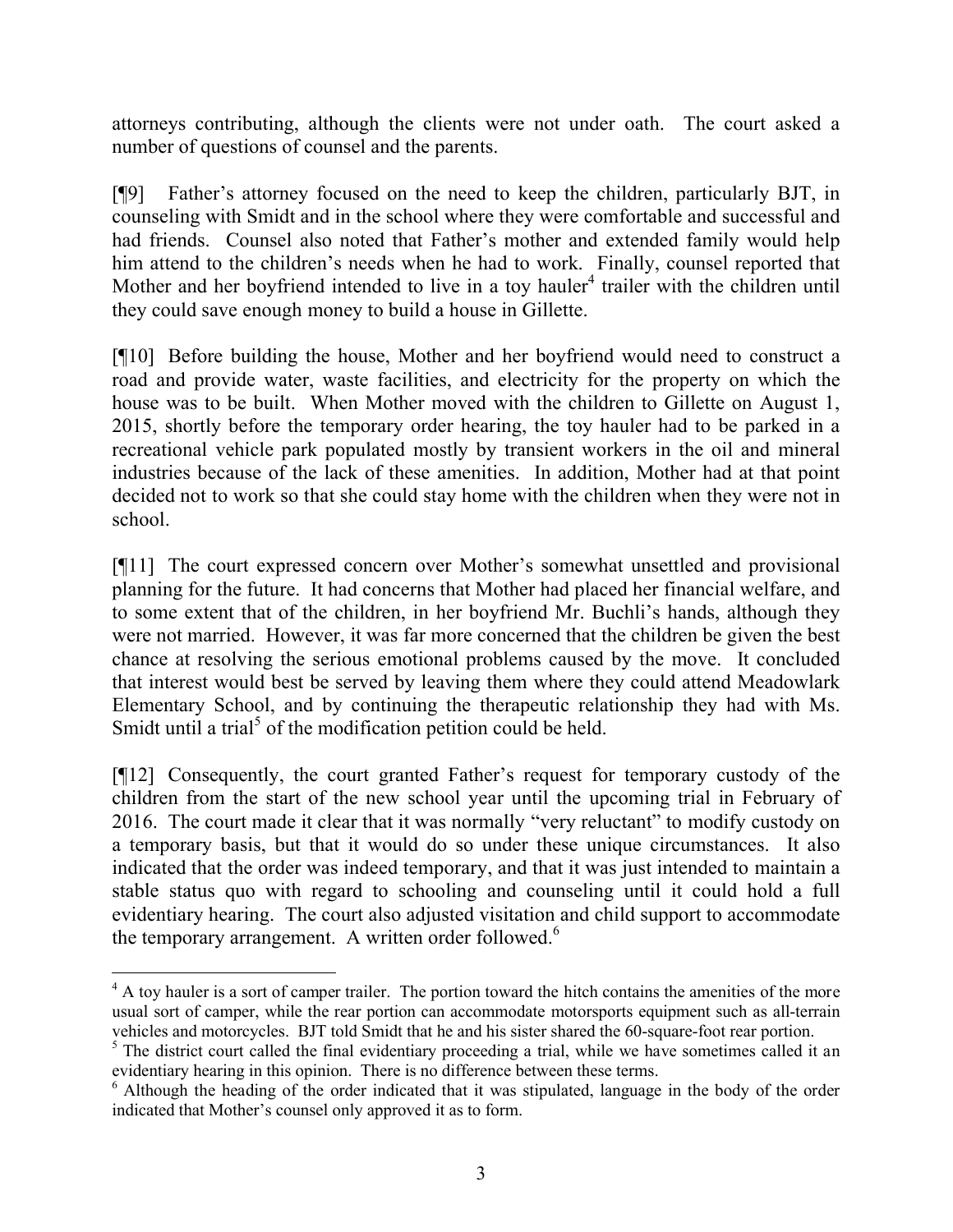[¶13] On October 23, 2015, Father designated Smidt as an expert witness. The disclosure provided as follows:

> Ms. Smidt, MS, LPC [Wyoming license no.], provides counseling services for the minor children B.J.T. and S.S.T. She will testify to the reasons for the children's emotional and psychological issues and struggles. She will testify to what tissues [sic] the children have been diagnosed with. She will testify to what is in the children's best interest concerning their emotional, psychological and coping needs.

[¶14] On November 16, 2015, Mother gave notice that she would depose Smidt on December 4. A week later, Mother served Smidt with a subpoena duces tecum which instructed her to bring her counseling records relating to the children and a curriculum vitae to the deposition. A subpoena was issued because Smidt contended that she could not otherwise lawfully voluntarily release the children's mental health records, even to their parents. In any event, although Mother's attorney later cancelled the deposition, Smidt provided both parties with complete records on both children, as well as her curriculum vitae, evidently pursuant to the subpoena to the deposition.

[¶15] On January 4, 2016, Mother objected to Father's expert designation of Smidt because it did not include the information required by W.R.C.P.  $26(a)(2)(B(i),^7$  and she asked the district court to sanction Father for his alleged noncompliance by not allowing Smidt to testify at the modification hearing. After a January 29 hearing on that objection, the court declined Mother's request due to the importance of Smidt's testimony to its evaluation of the best interests of the children, but it did limit her testimony to fleshing out the contents of her records.

[¶16] As was the case with the temporary custody hearing, concerns about the children's psychological welfare dominated the trial. Smidt described BJT as being heavily burdened by internal conflicts and at risk for developing substantially increased anxiety and depression unless he received treatment aimed at developing coping skills to deal with the feelings and perceptions he had revealed to her. He was particularly sad and worried about the prospect of leaving both sides of his extended family behind in Sheridan, he felt that people did not listen to his concerns, and he wished his mother would focus more attention on him. Although he got along well with Mr. Buchli, he felt that Buchli was taking his mother and the security of living in Sheridan away from him, and that his mother had chosen her boyfriend over him. He could not understand why Buchli could not live in the trailer in Gillette and travel back and forth to see his mother,

 $<sup>7</sup>$  Those requirements will be set out below in our discussion of Mother's appellate claim on this issue.</sup>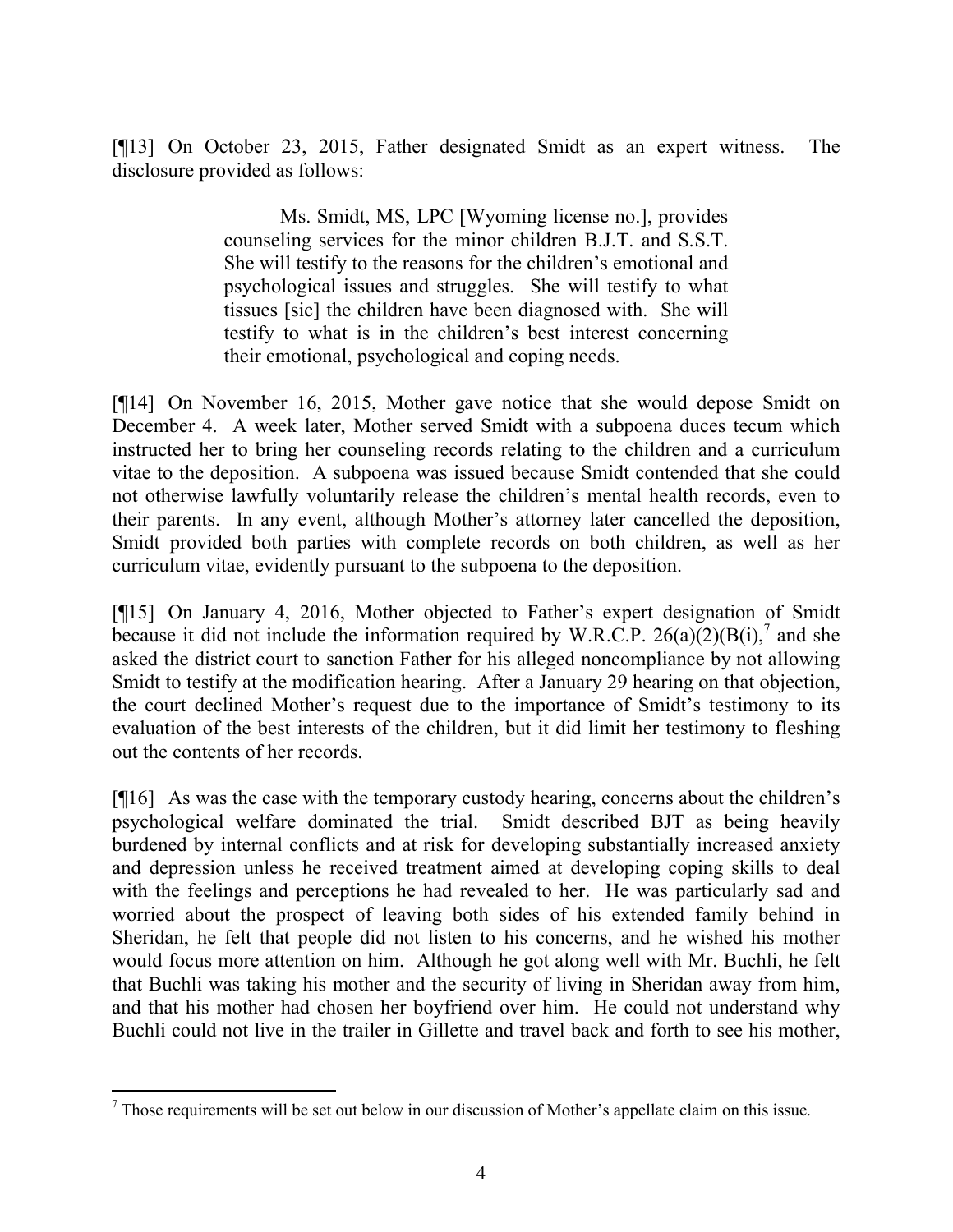and he was quite worried that he would have to move again if his mother and Mr. Buchli married and they then had to move again if he changed jobs. $8$ 

[¶17] Although SST also appeared to suffer from a high degree of anxiety and depression relating to the prospect of moving to Gillette, in her they manifested in an insistence on controlling her environment and the people within it. Allowing her to act out in that manner in a therapeutic environment would, in Smidt's opinion, reduce her anxiety. As was the case with her brother, SST was upset by what she perceived as her mother's preference for her boyfriend over her. The child related to Smidt that she woke up one night in Mother's house and went to her mother's bedroom to be comforted. After finding the door locked, she cried herself to sleep on a couch.

[¶18] Smidt concluded that Father's household and circumstances provided more of the stability, security, and predictability the children needed than Mother's home did. She also recommended that the children continue counseling at the present frequency until they improved.

[¶19] On February 17, 2016, the district court entered an extensive and thorough order granting custody to Father. It rated Mother and Father as equal under seven of the ten non-exclusive factors it was required to consider by Wyo. Stat. Ann. § 20-2-201(a) when determining the best interest of the children.<sup>9</sup> As to the remaining factors, the court concluded that Father had a better relationship with the children because of evidence that Mother did not seem to realize how traumatic the move had been for BJT. It also found Father to be relatively more competent and fit because he had proven more willing and able to provide the structure, stability, and predictability needed to improve the children's mental health struggles. Finally, as to other relevant factors, the court viewed mother's new husband as the only person whose lifestyle benefitted significantly from the decision to move, which led it to doubt that Mother had the best interest of her children in mind when she decided to move.

[¶20] Mother timely perfected her appeal from that order.

l <sup>8</sup> Within a few months after the temporary custody hearing, Mother married Mr. Buchli and got a new job, and the couple moved to a house outside of Moorcroft.

<sup>&</sup>lt;sup>9</sup> Those seven factors include the parents' ability to provide adequate care, their willingness to accept all responsibilities of parenting, their ability to improve their relationship and communication with the children and each other, their ability and willingness to respect the privacy of the other and refrain from interfering with the other's care of the children, the distance between their homes, and their current physical and mental ability to care for each child.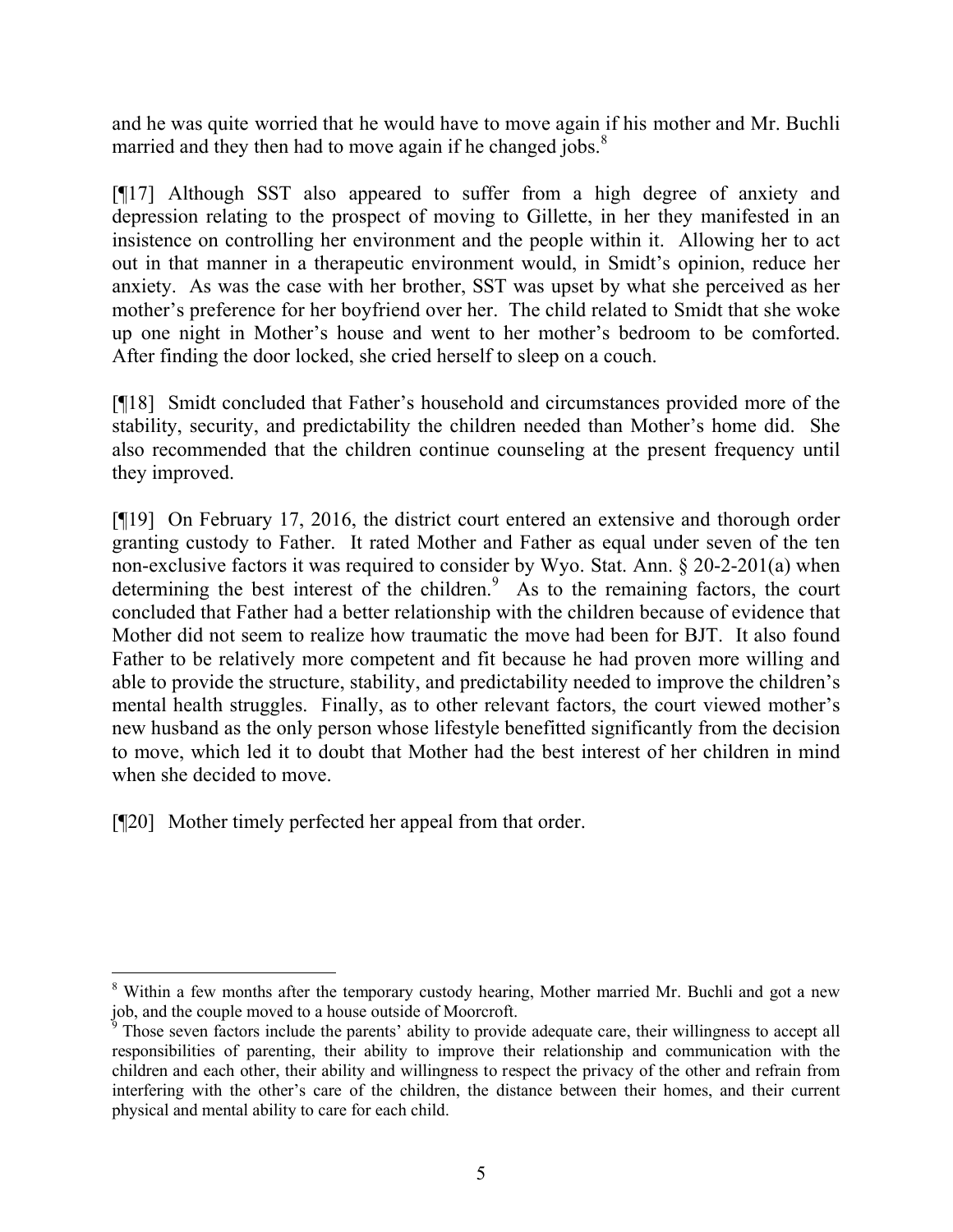### **DISCUSSION**

### **The Temporary Modification Hearing**

 $\overline{a}$ 

[¶21] Mother concedes that a district court has jurisdiction to reopen an existing child custody, visitation, and support order upon a showing by either parent of a material change in circumstances after the entry of that order pursuant to Wyo. Stat. Ann. § 20-2- 204(c). She likewise concedes, as we have noted above, that both she and Father went into the temporary modification hearing agreeing that her planned move to Gillette constituted a material change that would justify modification of one or more of the custody, visitation, and support provisions of their divorce decree.<sup>10</sup> Finally, she indicates she knew beforehand that the purpose of the temporary modification hearing was to allow the court to decide whether to enter such an order, and that it was to be a non-evidentiary hearing which would last for no more than an hour.

[¶22] Despite her acquiescence to those terms, Mother now asserts that even if the district court could temporarily change custody in the best interest of the children until the custody trial took place, it had to address the ten factors set out in  $\S$  20-2-201(a), which we briefly touched on above, and that it could issue no temporary order without a full evidentiary hearing. We generally do not consider issues not presented to the district court unless they are so fundamental they must be considered, or if they concern matters of jurisdiction. *Jackman Constr., Inc. v. Rock Springs Winnelson Co.,* 2016 WY 118, ¶ 21, 385 P.3d 311, 317 (Wyo. 2016).

[¶23] Although it is a close question, we will consider these claims to be sufficiently fundamental, because of the right of familial association involved. *Interest of RAA*, 2016 WY 117, 11, 384 P.3d 1156, 1159 (Wyo. 2016) (right to associate with one's family is fundamental) (quoting *In re HLL*, 2016 WY 43, ¶ 39, 372 P.3d 185, 193 (Wyo. 2016), which in turn quotes *In re ARW*, 2015 WY 25, ¶ 21, 343 P.3d 407, 413 (Wyo. 2015)).

[¶24] Although Mother has not directly challenged the district court's ability to enter a temporary order in cases such as this, her claim that it could only do so after a full evidentiary hearing may amount to the same thing. We will therefore consider the district court's power to enter temporary orders, as well as the kind of hearing required. Wyo. Stat. Ann. § 20-2-112(b) provides that on the application of either party to a divorce proceeding, "the court may make such order concerning the care and custody of the minor children of the parties and their suitable maintenance during the pendency of the action as is proper and necessary[.]" Although it is possible to read that provision as

<sup>&</sup>lt;sup>10</sup> Mother claimed that she only agreed that there was a material change of circumstances which would justify a change of visitation, not custody. We do not find that claim convincing – it seems like a transparent attempt to limit the scope of the modification hearing to suit her plans. In any event, we agree with the district court that the planned move to Gillette and the consequences for the children constituted a material change of circumstances not anticipated by the original divorce decree.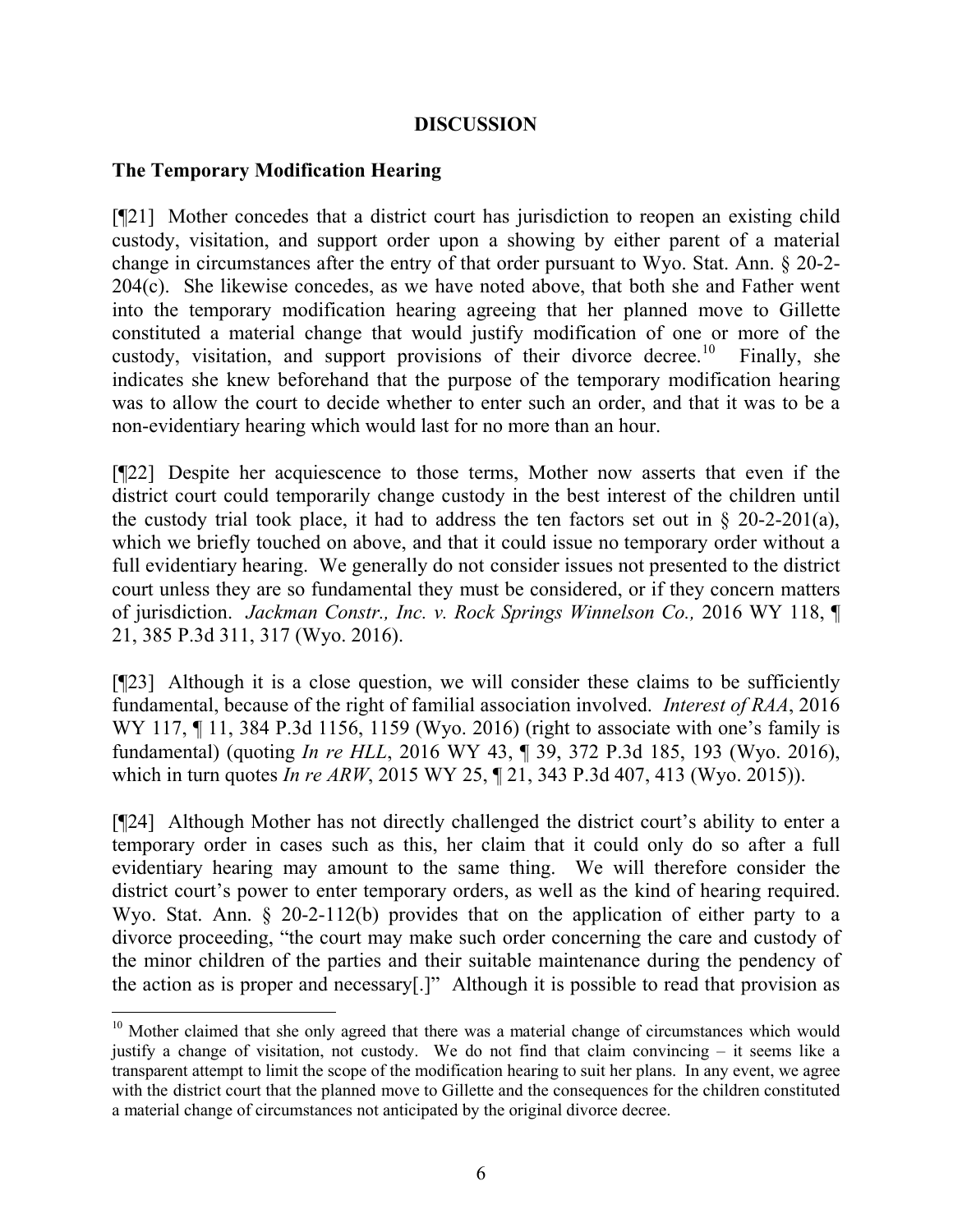pertaining only to the original divorce proceedings and not to any subsequent actions for custody modification, the statute contains no clear express limitation, and we discern no reason for the legislature to treat either type of proceeding as giving rise to a lesser need for prompt action by the district court than the other in situations like this. $^{11}$ 

[¶25] Moreover, because the rules and statutes governing courts are seldom allencompassing, courts have been held to have inherent power to take such actions as may be necessary to perform their duties, so long as the exercise of that power is a reasonable response to specific problems and needs in the fair administration of justice and it does not contradict any express rule or statute. *Dietz v. Bouldin*, \_\_ U.S. \_\_, \_\_, 136 S.Ct. 1885, 1891-92, 195 L.Ed.2d 161 (2016). This Court has also held that courts have inherent equitable authority to enter custody orders, even in the absence of a statute that provides that specific authority. *See, e.g*., *Marquiss v. Marquiss,* 837 P.2d 25, 33 n.5 (Wyo. 1992); *Urbach v. Urbach*, 52 Wyo. 207, 224-26, 73 P.2d 953, 960-61 (Wyo. 1937). Moreover, cases we have decided indicate that temporary custody orders are routinely entered during modification proceedings. *See, e.g.*, *Huckfeldt v. Huckfeldt,* 463 P.2d 927 (Wyo. 1970); *Kappen v. Kappen,* 2015 WY 3, 341 P.3d 377 (Wyo. 2015).

[¶26] Secondary authorities also recognize that courts have the power to enter temporary custody orders when to do so is in the best interests of the child. 2 Jeff Atkinson, *Modern Child Custody Practice* § 12-20 (2d ed. 2014) (brief temporary orders may minimize disruption to a child that might come from a change of custody after a full hearing); 24A Am. Jur. 2d *Divorce and Separation* § 857 (2008) ("A court may make a temporary change of custody when considering an application to change it permanently.").<sup>12</sup>

[¶27] The fact that such an inherent power exists does not mean that it is appropriate to use it in every case. Courts should exercise their inherent power with restraint and discretion so as to avoid sacrificing one vital interest for another. *Dietz,* 136 S.Ct. at 1893. These situations require a delicate touch. If a court cannot act quickly to temporarily change custody in the best interests of children, there is a risk that the custodial parent will take action that might be harmful to a child before a full evidentiary hearing can be held. The ability to do so also positions the custodial parent to argue at trial that, having moved a child to a new home and school, it would be too disruptive to change custody and move the child back.

<sup>&</sup>lt;sup>11</sup> The term "proceeding for divorce" in  $\S$  20-2-112(a) may well be broad enough to encompass postdecree custody disputes, but we need not decide whether it is or not in light of our conclusion.

<sup>&</sup>lt;sup>12</sup> This opinion does not deal with a court's authority under the Uniform Child Custody Jurisdiction and Enforcement Act, Wyo. Stat. Ann. § 20-5-201 *et. seq*. The Act governs jurisdictional conflicts between states, and contains very specific guidelines as to when the courts of a given state can act. *See, e.g.*, § 20- 5-304, dealing with temporary emergency jurisdiction. Because this case does not involve an interstate child custody jurisdiction issue, the Act does not apply.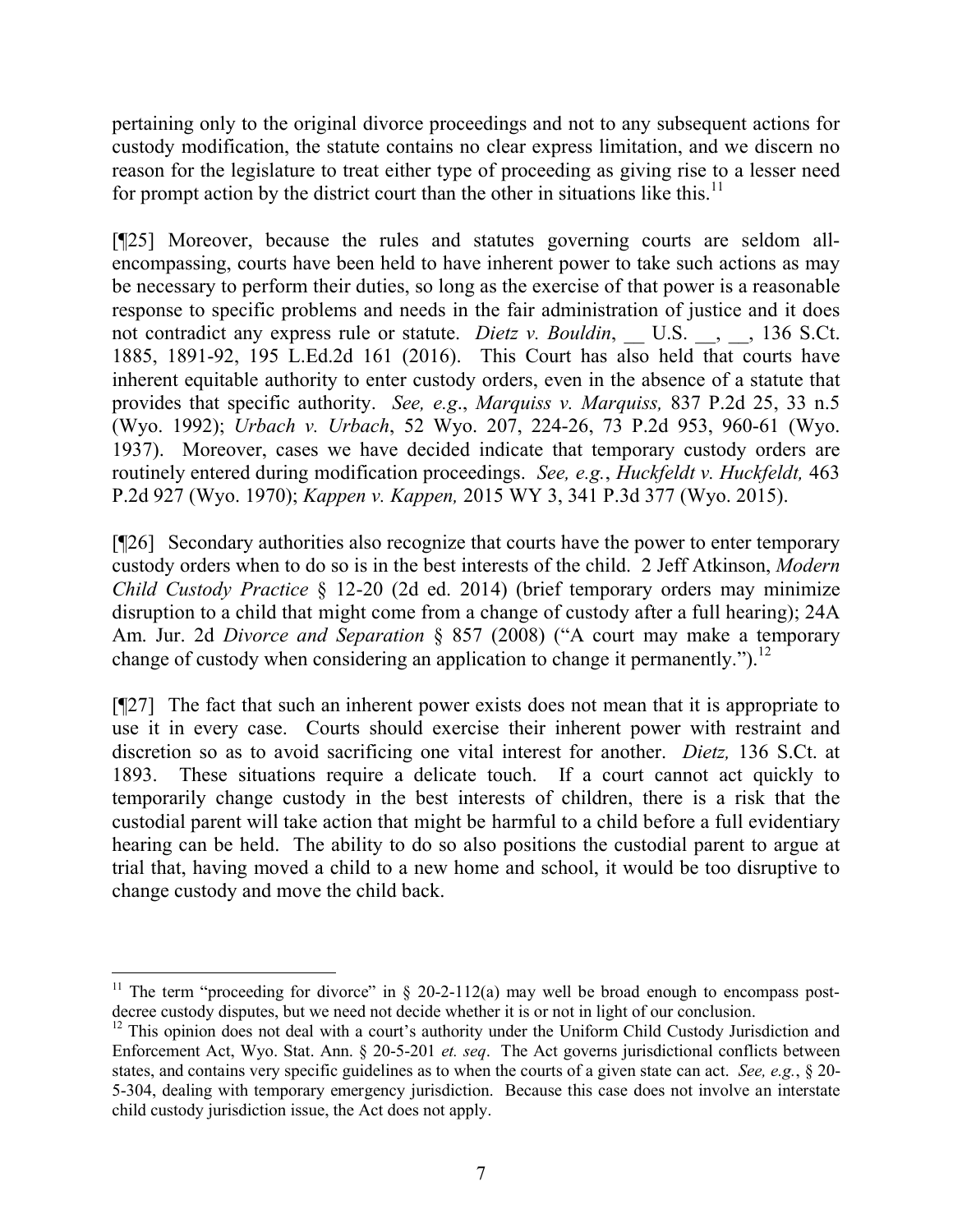[¶28] On the other hand, if custody is changed temporarily, that decision can position the non-custodial parent to make the same argument. The record in this case indicates that the district judge was fully aware of these complications and reluctantly exercised the power to issue a temporary order in the face of an agreement that there was a material change of circumstances, Mother's then-uncertain living arrangements, the distress the children were suffering, the parties' prior agreement that the children should attend Meadowlark School in Sheridan, and the short time frame before the move took place.

[¶29] Mother also contends that a custody can only be changed temporarily after a full evidentiary hearing. Principles of procedural due process do not always require a full evidentiary hearing before depriving a citizen of a constitutionally protected property or liberty interest so long as some sort of hearing precedes the deprivation, and a full evidentiary hearing follows it within a reasonably prompt time. In such cases, the citizen is generally entitled only to predeprivation notice of the proposed deprivation, a reasonable opportunity to respond, and an opportunity to personally appear before the governmental tribunal. That process properly balances the interests of the government and all private individuals involved and minimizes any risk that the final decision following the evidentiary hearing will be erroneous. *Mathews v. Eldridge*, 424 U.S. 319, 332-35, 96 S.Ct. 893, 901-03, 47 L.Ed.2d 18 (1976); *see also Cleveland Bd. of Educ. v. Loudermill*, 470 U.S. 532, 546-47, 105 S.Ct. 1487, 1495-96, 84 L.Ed.2d 494 (1985) (in cases involving public employees terminable for cause, due process is satisfied if the employee has a pretermination opportunity to respond to allegations of wrongdoing, and a prompt post-termination administrative hearing).

[¶30] This Court has recognized that the process due at any given time must reflect the nature of the proceedings and the interests involved. *KC v. State,* 2015 WY 73, ¶ 32, 351 P.3d 236, 245 (Wyo. 2015) (when permanency plan in an abuse-neglect proceeding is changed to adoption or termination of parental rights, a parent is entitled to an evidentiary hearing, with certain limitations, on request) (citing *In re "H" Children,* 2003 WY 155, ¶ 38-39, 79 P.3d 997, 1008 (Wyo. 2003)).

[¶31] A parent's interest in continued custody of a child is by no means insignificant, but it does not require a full evidentiary hearing under these circumstances. Consistent with the district court's approach in this case, courts generally do limit the time allowed for temporary hearings and use more informal procedures than they do at a final full evidentiary custody hearing. Linda D. Elrod, *Child Custody Practice & Procedure* § 8:9 (Thomson Reuters 2016).

[¶32] The order in this case was to last only until the parties could conduct some discovery and engage in enough preparation for a custody trial which was already set. Mother was not denied access to her children for the interval between the temporary and final hearing – the district court adjusted visitation so that she might see them on a reasonable basis. The procedure utilized allowed counsel and the parties considerable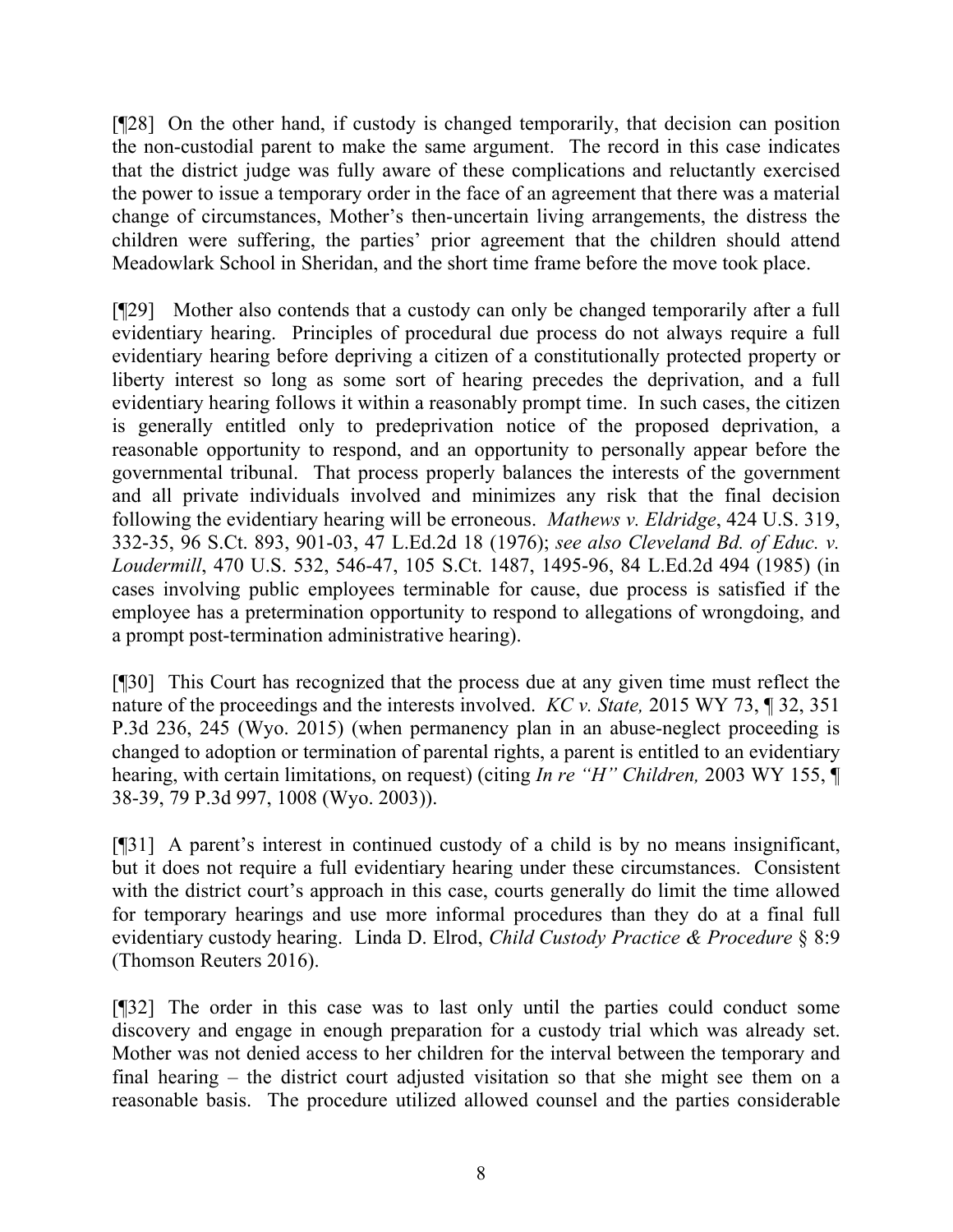input into the temporary custody decision. Nothing in the record of the full evidentiary hearing shows that the information presented at the non-evidentiary hearing was incorrect or even disputed. The only dispute concerned the inference to be drawn from these facts – whether the move could be sufficiently detrimental to the children's welfare to justify a temporary change of custody pending a full hearing.

[¶33] Of course, what we have just said is not without limitation. It presumes that district courts will in fact provide an opportunity for a full evidentiary hearing within a reasonable time, as the district court did in this case. As one authority points out, temporary orders should be for a relatively short period of time, such as the period necessary to conduct pretrial investigations and proceed to trial. 2 *Atkinson*, *supra*, § 12- 20. Appellate courts generally discourage open-ended temporary orders, and orders intended to experiment with custody arrangements. *Id*. In this case, the district court set a trial date at the same time it set the temporary order hearing, obviating any such concerns.

[¶34] There may also be situations in which the facts the parties present through offers of proof are so crucial and so in conflict that the court will need to hold an expedited evidentiary hearing to find the truth. That is not the case here.<sup>13</sup>

# **Smidt's Testimony**

l

[¶35] Mother correctly notes that W.R.C.P.  $26(a)(2)(B)(i)$  requires a party to not only disclose the identity of any proposed expert witness, but to accompany that designation unless the trial court otherwise directs—with a written report containing a statement of all opinions to be expressed, the basis and reasons for those opinions, the data or information relied upon, any exhibits to be used by the expert, the expert's qualifications, her publications, the compensation to be paid for the study and testimony, and a listing of cases in which she has testified. However, in the present case the district court in fact "otherwise directed."

[ $[$ ]36] In its July 15, 2015 scheduling order, the court ordered that Rule 26(a)(2) would apply except when the designated expert was a treating healthcare provider. It directed that in such cases no report is required from the expert "provided a complete copy of the

<sup>&</sup>lt;sup>13</sup> Mother also complains that Father's attorney submitted a brief which the district court considered at the temporary hearing, and implies that the court should have made complete findings concerning the factors contained in § 20-2-201 for purposes of the temporary order (the court did exactly that after the full evidentiary hearing). These claimed errors do not rise to the level of being fundamental, and we will not therefore address them. *See Jackman Constr., Inc., ¶* 21, 385 P.3d at 317.However, with regard to findings on the factors, it is difficult to see how a court could make them when the purpose of entering the temporary order is to address a child's best interest for the short period necessary to find time for a full evidentiary hearing and to allow the parties to prepare for it.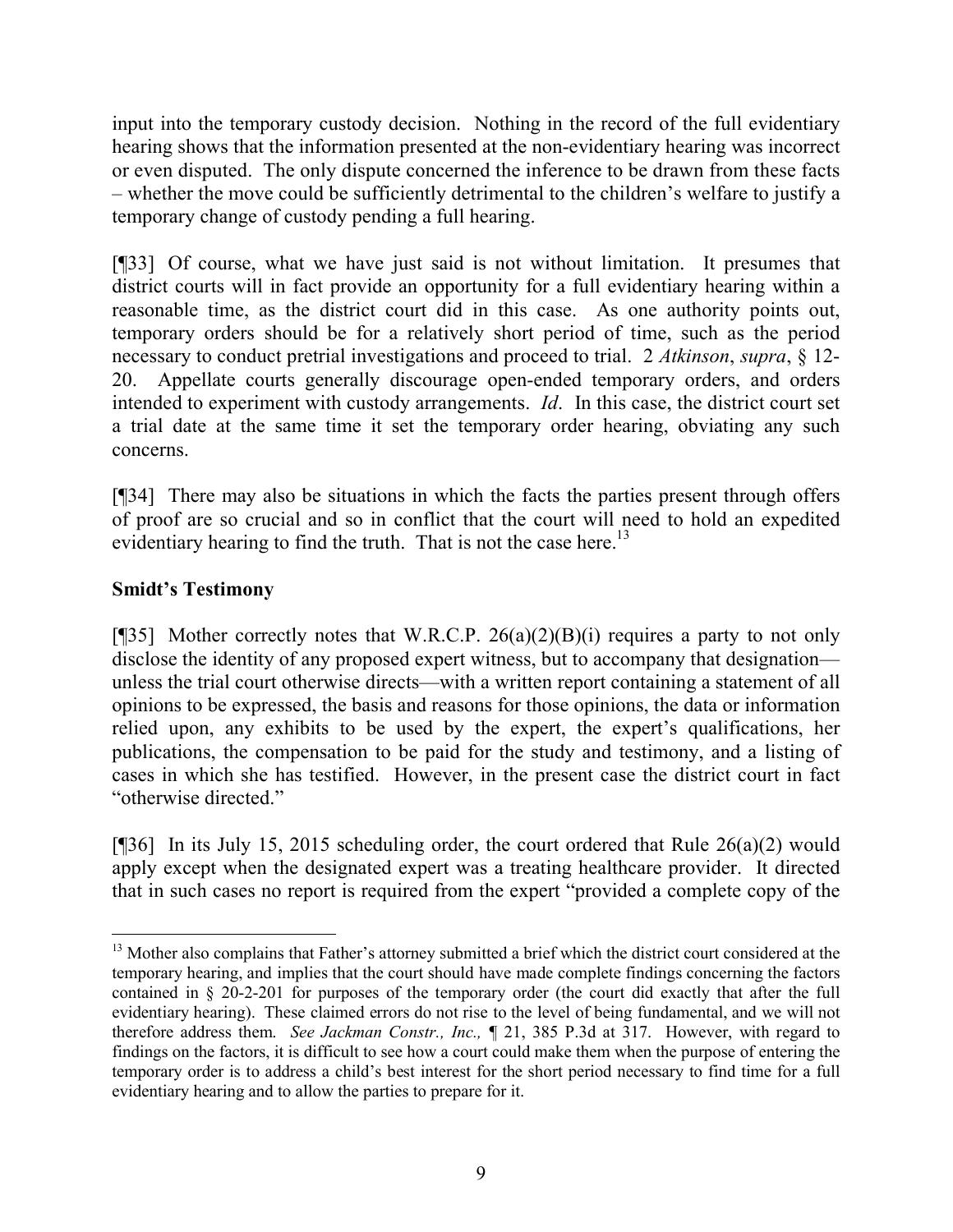treating healthcare provider's records have been provided as part of the initial disclosure or otherwise provided through discovery, and the testimony offered is within the scope of the treatment provided." The court later explained that the final phrase of that passage was intended to limit the treatment provider's testimony to her factual observations during treatment and any diagnostic opinions reflected in her treatment records.

[ $[$ ]37] This distinction is consistent with W.R.C.P. 26(a)(2)(B)(i), which requires full disclosures only when an expert is "retained or specially employed to provide expert testimony in the case or whose duties as an employee of the party regularly involve giving expert testimony." Although the district court indicated at the hearing on the motion to prohibit Smidt from testifying that it thought its order was ambiguous, it seems clear to us. Rule  $26(a)(2)(B)(ii)$  indicates that the disclosures it requires are part of the report or disclosure, when one is required. No report was required. *See Miller v. Beyer*, 2014 WY 84, ¶ 76, 329 P.3d 956, 978 (Wyo. 2014) (identification of physician who might testify at trial without report because physician in question was not an expert retained or employed to provide testimony).

[¶38] The court's order was also consistent with the purposes of the rule. The federal rule is identical to the current Wyoming provision to the extent that it applies to experts specially retained for the litigation and those whose job duties include providing expert witness testimony.<sup>14</sup> As a leading commentator points out, the rule was intended to limit disclosure requirements relating to treating professionals:

> The report required by Rule  $26(b)(2)(B)$  must be extremely thorough, and preparing it is a time-consuming task even though counsel are allowed to assist the witness. A retained expert might not bridle at doing so, particularly for an hourly rate, but many others might. Treating physicians, for example, are often among those who will offer what might be characterized as expert testimony. It is widely known that lawyers have difficulty persuading such doctors to spend time preparing for trial, and insisting on a burdensome report before they could be called to testify might unduly interfere with the right of patients to present claims or defenses in court. It seemed clear that the treating physician example was one reason why the Advisory Committee did not impose a report requirement on all testifying experts in 1993.

 $\overline{a}$ 

<sup>&</sup>lt;sup>14</sup> The Wyoming rule in force at the time this case was tried required a party to disclose facts, opinions, and subject matter of experts of whom a report was not required. The rule has been amended to conform to the current federal rule effective March 1, 2017, but the change is not substantive. W.R.C.P.  $26(a)(2)(C)$ ; F.R.C.P.  $26(a)(2)(C)$ . The current and amended rule both allow the parties to stipulate or the court to order other disclosure requirements, which the court did in this case.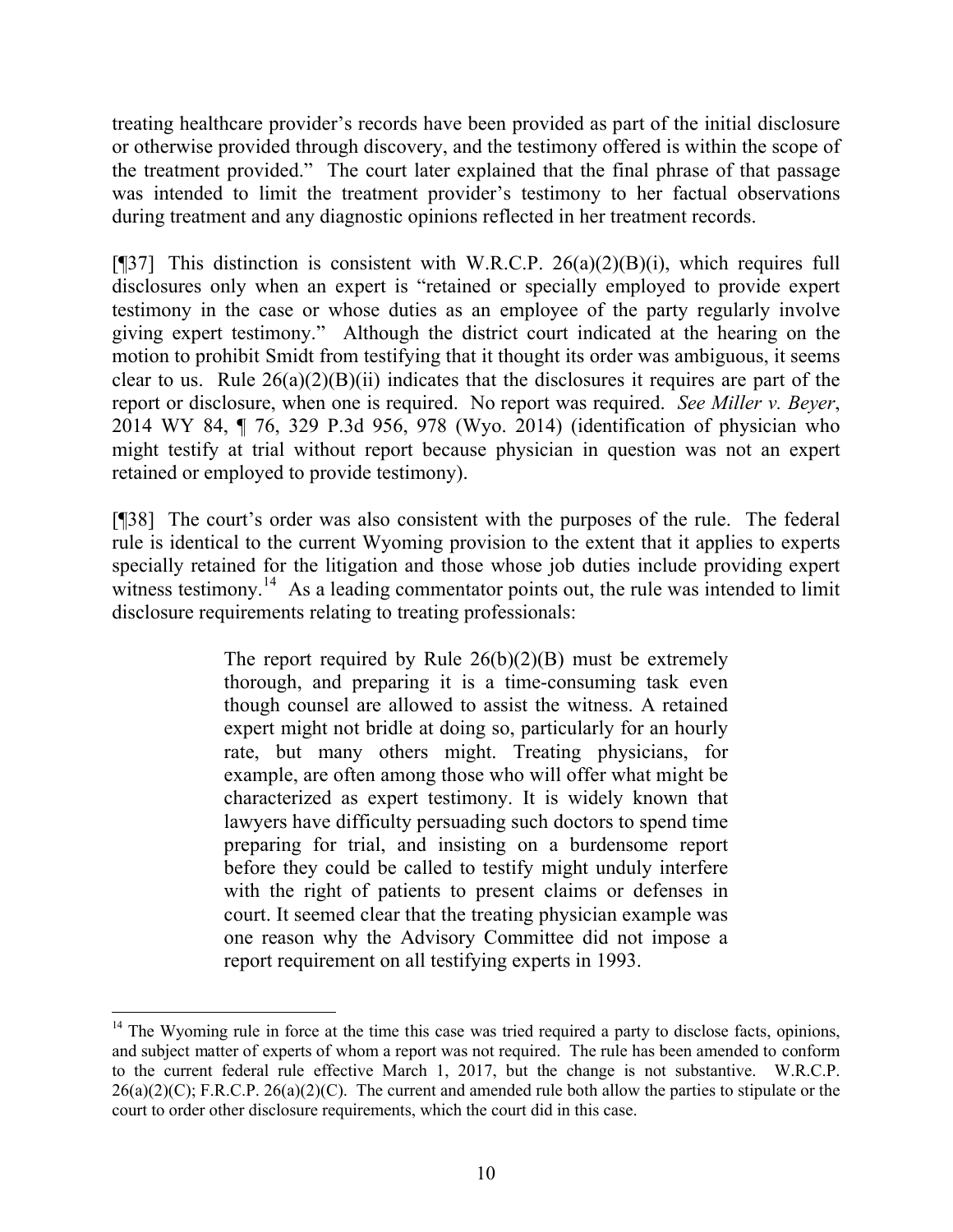8A Charles Alan Wright et al., *Federal Practice and Procedure, Civil* § 2031.2 (3d ed. April 2016 update) (footnotes omitted).<sup>15</sup>

[¶39] Smidt was not specially retained for this case. Mother commendably arranged for the children to counsel with her to ease the trauma of the planned move. Like the physicians referred to in the quote above, she did not sign on to provide opinions in this case, but rather to treat the children. There was nothing unreasonable about the provision in the scheduling order – she was to testify concerning her treatment, prognosis and recommendations concerning the children. Her records provided a sufficient summary of those. Such experts should not be burdened with all of the same requirements as experts who are called in specifically to testify in a case like this.<sup>16</sup> The court had the power to require the parties to disclose other things it deemed pertinent, but it did not do so.<sup>17</sup>

[¶40] It could perhaps be argued that Father's counsel did not provide Smidt's records soon enough, because his expert disclosure was due on October 23, 2015, and the records were not provided on that date, although the rather brief disclosure was filed. The scheduling order does not actually appear to require that they be provided by that date, because it indicates that no report was required if a healthcare provider's records were provided "through discovery." Father filed his original designation timely.<sup>18</sup> The record shows that Mother received Smidt's complete records relating to BJT and SST, as well as

<sup>&</sup>lt;sup>15</sup> The "difficulty persuading" a treater to provide further information should not be underestimated. Imagine a situation in which an attorney defending a personal injury case wants to present testimony from the plaintiff's treating physician concerning observations made in a medical record. The physician may be prevented from discussing the case outside a deposition or court because of physician/patient privilege. Moreover, a physician or other treater probably cannot be forced to become a retained expert, although he or she can be compelled to testify about care actually rendered.

<sup>&</sup>lt;sup>16</sup> It is one thing to require a retained expert to maintain a case list, because that person will have agreed to be involved in litigation. It is quite another to require that of an expert, for example, an orthopedic surgeon, who may have had no intention of testifying when he or she treated a patient, but who may be subpoenaed to workers' compensation hearings, depositions, and trials nonetheless.

<sup>&</sup>lt;sup>17</sup> We are mindful of *In re HLG*, 2016 WY 35, 1 23, 368 P.3d 902, 908 (Wyo. 2016). In that case, the mother did not designate a counselor as an expert witness. *Id.* ¶ 8, 368 P.3d at 904. The district court allowed the witness to testify to the content of her records, but did not allow her to interpret some of the content in them which might have crossed the treating expert line. We upheld the district court. We also expressed concern that simply producing medical or counseling records would not give adequate notice of an expert's testimony. This case is different in significant respects. Smidt was disclosed as an expert. Although Father's disclosure left something to be desired, it did identify the areas on which Smidt would testify. In *HLG*, there is no indication that the district court "otherwise directed" a different mode of disclosure as the court did here. The line between retained and treating experts is not clear, but interestingly enough, the judges in both cases found a means to limit testimony to treatment reflected in the records. Of course, an attorney disclosing an expert would be wise to provide more information, rather than less, if in doubt.

<sup>&</sup>lt;sup>18</sup> Father's counsel filed a supplemental expert designation providing certain additional documents on January 7, 2016. We are unable to tell what those documents were from the record.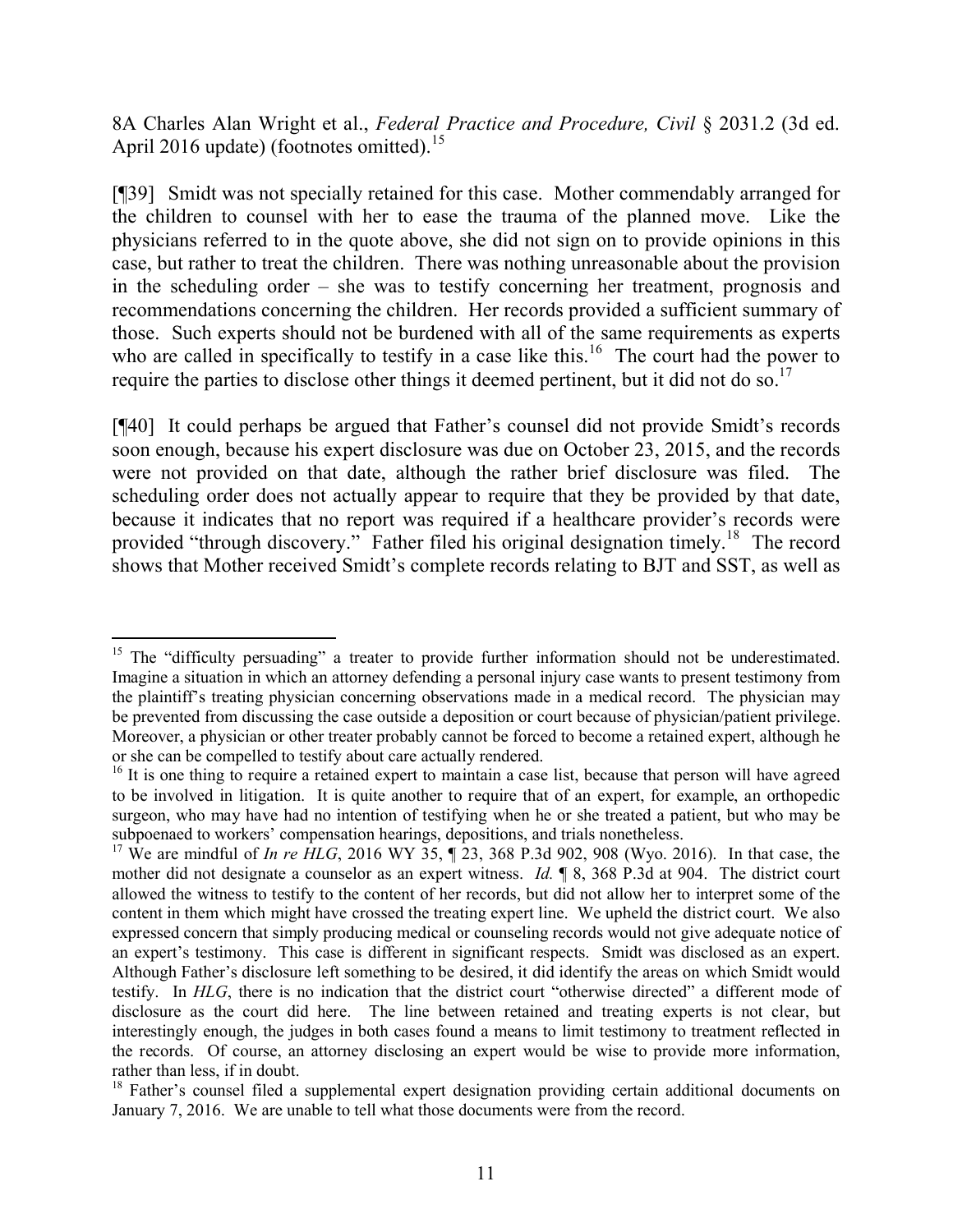Smidt's curriculum vitae, by mid-December of  $2015$ .<sup>19</sup> That complied with the order as we read it.

[¶41] Nevertheless, on January 4, 2016, Mother sought to prevent Smidt from testifying at trial.<sup>20</sup> Her primary complaint was that Smidt's records gave her little information about what opinions Smidt might offer at trial. If Mother or her attorney required elaboration beyond what was in the records to be ready for trial, Mother's counsel could have taken Smidt's deposition. In fact, a deposition was scheduled, but then cancelled.

[¶42] The district court indicated that what it meant by the language was that a disclosure should still contain a CV and a list of cases and "other things."<sup>21</sup> However, it declined to exclude Smidt's testimony because it felt the information she had to share about the children's mental health would be crucial to its determination of what placement might be in their best interest. It did, however, limit Smidt's testimony to her observations during her interactions with the children, Mother, and Father, and to only such opinions as were reflected in her records. This is perfectly consistent with the language of the scheduling order and Rule  $26(a)(2)(B)(ii)$ .

[¶43] If Father could be said to have failed to comply with the district court's order, as the court seemed to believe he may have, we have held that our trial courts have broad discretion to enforce their scheduling orders by sanctions or otherwise. *Stocki v. Nunn*, 2015 WY 75, ¶ 69, 351 P.3d 911, 931 (Wyo. 2015) (citing *Bratton v. Blenkinsop,* 2014 WY 87, ¶ 22, 330 P.3d 248, 253 (Wyo. 2014) (trial court has broad discretion in enforcing its scheduling orders, and rulings will not be reversed unless court acts unreasonably under the circumstances); *Black Diamond Energy, Inc. v. Encana Oil & Gas (USA) Inc.,* 2014 WY 64, ¶ 43, 326 P.3d 904, 915 (Wyo. 2014) ("A district court is generally afforded broad discretion, both in the mechanisms adopted to control discovery and in its selection of appropriate sanctions for violations of discovery.")).

[¶44] Mother claims that the decision not to strike Smidt's testimony was an abuse of discretion. However, Mother had ample time to prepare for the February 2016 hearing. Even if Smidt's records were not supplied until shortly before the January 4, 2016 discovery cutoff, she could have but did not request relief from it to conduct a deposition of Smidt, which she had earlier scheduled and then cancelled.

<sup>&</sup>lt;sup>19</sup> The record also indicates Smidt would have provided the treatment records and CV on December 3 or 4 if the deposition had not been cancelled.

<sup>&</sup>lt;sup>20</sup> We are painfully aware of the irony that Mother, who selected Smidt to treat her children, later sought to silence her in this case.

<sup>&</sup>lt;sup>21</sup> We have some concerns about determining the meaning of an order from what is subjectively meant by its author, rather than from what a reasonable person would understand it to mean based on the language used*. In re CDR*, 2015 WY 79, ¶ 24, 351 P.3d 264, 270 (Wyo. 2015) (consent decree must be construed as written).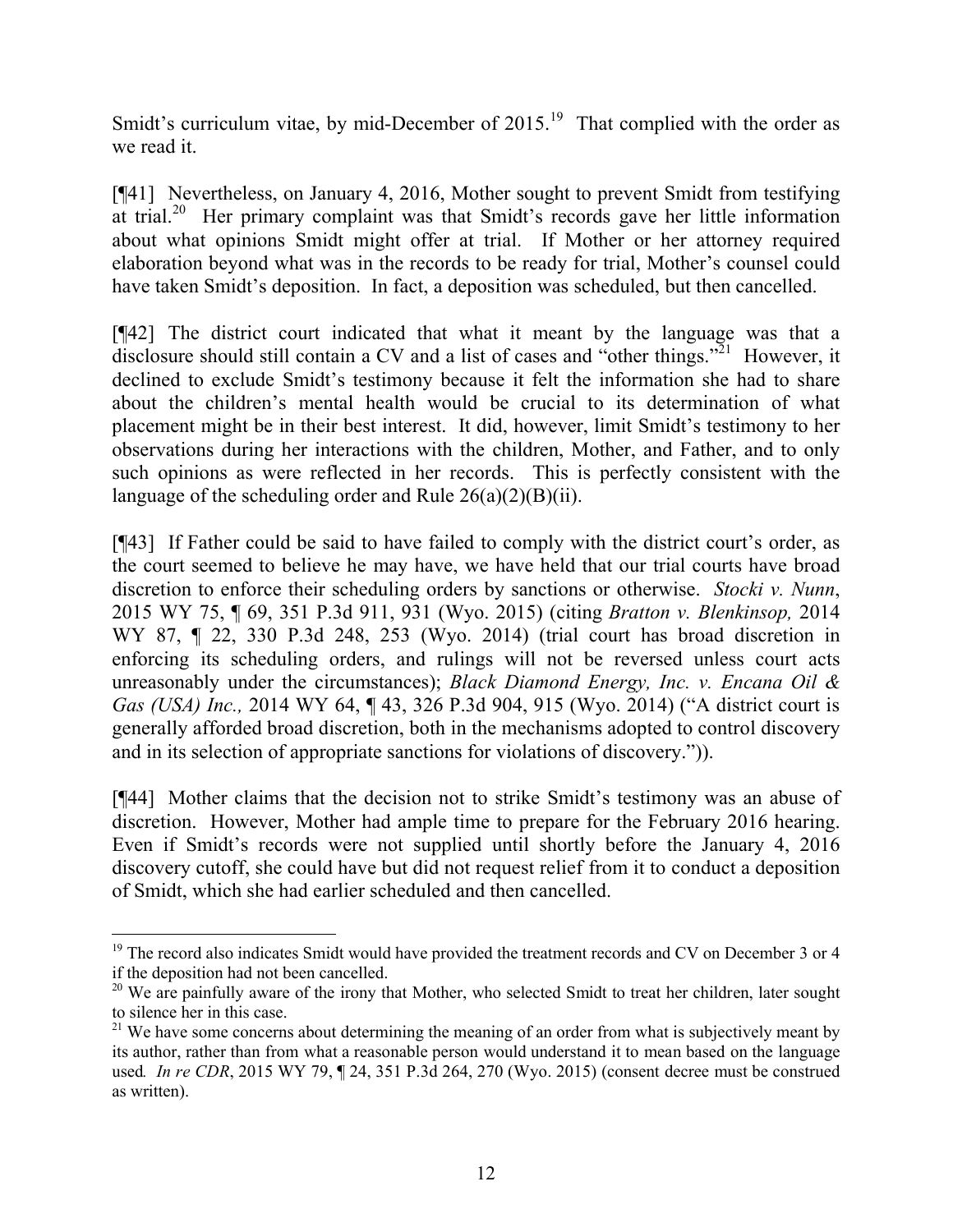[¶45] Beyond that, she has not shown any prejudice. *Dane v. Dane*, 2016 WY 38, ¶ 20, 368 P.3d 914, 918 (Wyo. 2016) (noting that prejudice must be shown even if there is an abuse of discretion). At the hearing on the motion to strike Smidt's testimony, the court invited Mother's counsel to hold Smidt to the information contained in treatment records by objecting as much as she needed at trial. When Father's counsel asked Smidt if she would recommend that the children remain in his custody, Mother's counsel objected, and the objection was sustained, consistent with the court's pretrial ruling. There were no other objections to the scope of Smidt's testimony. For all of the above reasons, we find no abuse of discretion.

# **Whether the Change in Circumstances Warranted a Change of Custody**

[¶46] Mother also contends that the district court abused its discretion in determining that her move to Gillette warranted a change in custody after a full hearing was held. We review orders modifying custody, visitation, and child support for an abuse of discretion and will not disturb an order regarding custody or visitation so long as the court could reasonably conclude as it did. *Roemmich v. Roemmich*, 2010 WY 115, ¶ 7, 238 P.3d 89, 92 (Wyo. 2010). We evaluate the reasonableness of a decision in relation to the evidence presented, viewing it in the light most favorable to the district court's determination, affording every favorable inference to the prevailing party, and ignoring any conflicting evidence. *Jensen v. Milatzo-Jensen*, 2013 WY 27, ¶ 7, 297 P.3d 768, 772 (Wyo. 2013).

[¶47] Mother's assault on the court's decision is nothing more than a request that we view the evidence more favorably to her and to bring into play evidence that the court apparently felt to be either neutral to both parties or relatively inconsequential. As we observed above, the court decided that the children's suffering because of the planned move was much more serious than in most comparable cases, and that they were receiving help through a stable therapeutic relationship in Sheridan. The court was also concerned that, rightly or wrongly, both children were quite disturbed by what they perceived as Mother's inattentiveness to their needs.

[¶48] We cannot fault the district court's reasonable decision to rely upon the evidence it did. It did not abuse its discretion in changing custody to Father.

# **The Right to Travel and Associate with Family**

[¶49] Mother asserts that as a matter of law the district court could not change custody solely because of her relocation and factors caused by that relocation because to do so would adversely impact her constitutionally protected rights to travel and to familial association. We review such questions of law de novo. *Arnott v. Arnott*, 2012 WY 167, ¶ 11, 293 P.3d 440, 444 (Wyo. 2012).